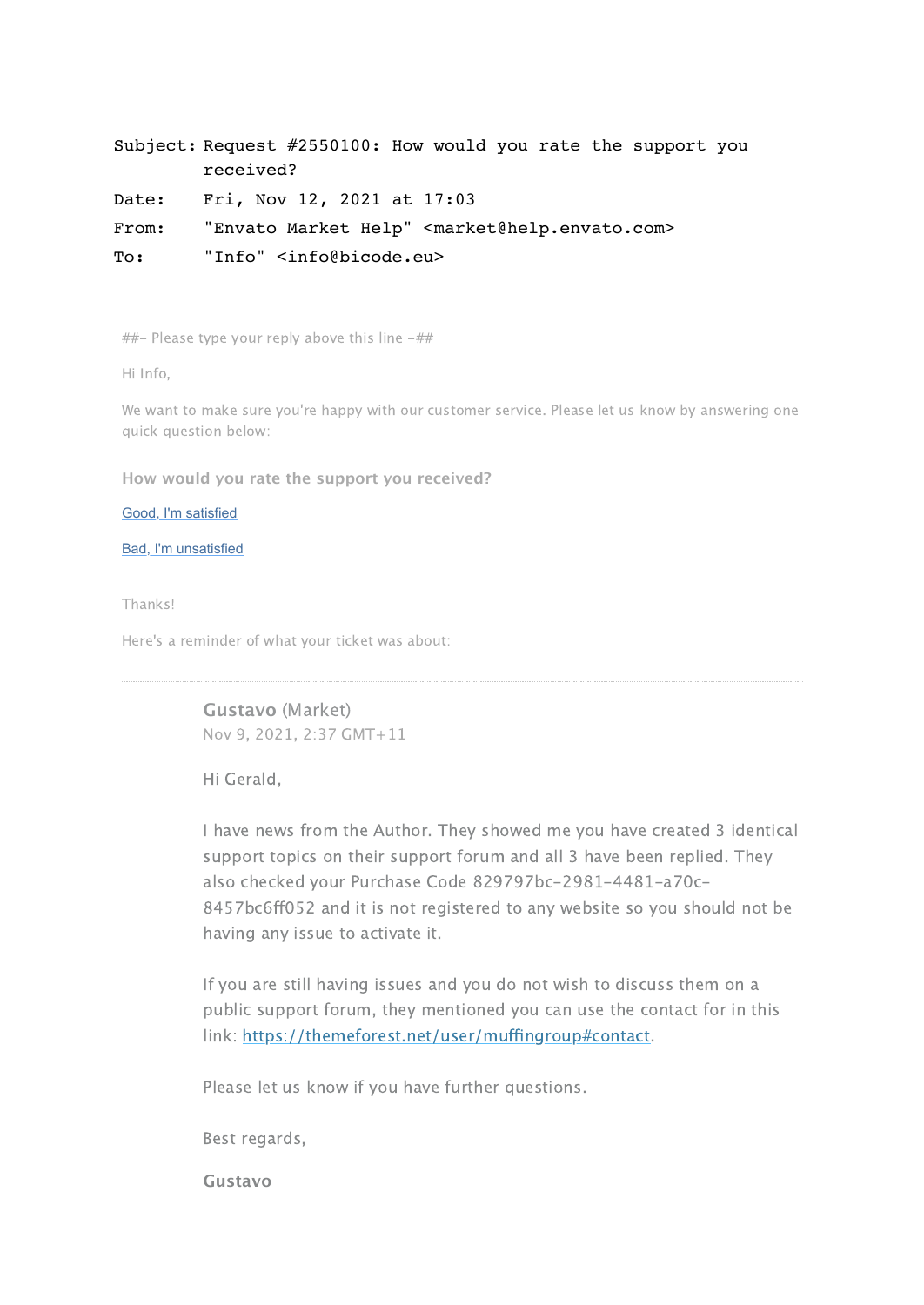Customer Success Officer Mexico (GMT)



[Envato Market | Envato Studio | Envato Tuts+ | Envato Sites | Envato](https://elements.envato.com/) Elements

**Gustavo** (Market) Nov 6, 2021, 7:25 GMT+11

Hi Gerald

Thank you for reaching out and appreciate your patience.

i have contacted the Author in your behalf and I will keep you updated.

Best regards,

**Gustavo**

Customer Success Officer Mexico (GMT)



[Envato Market | Envato Studio | Envato Tuts+ | Envato Sites | Envato](https://elements.envato.com/) **Elements** 



## **Info**

Nov 5, 2021, 23:20 GMT+11

I bought Be Theme WordPress Theme

I try to ask something to Be Theme Helpdesk.

When i check on their side, my purchase code (the one i bought on Themeforest) is not recognize.

And so, i can t ask a new one, despite my payment proof... I already ask 2 times to BeTheme author without answer. But i only have one month left for their support. Where is error, did you sell me wrong code ?